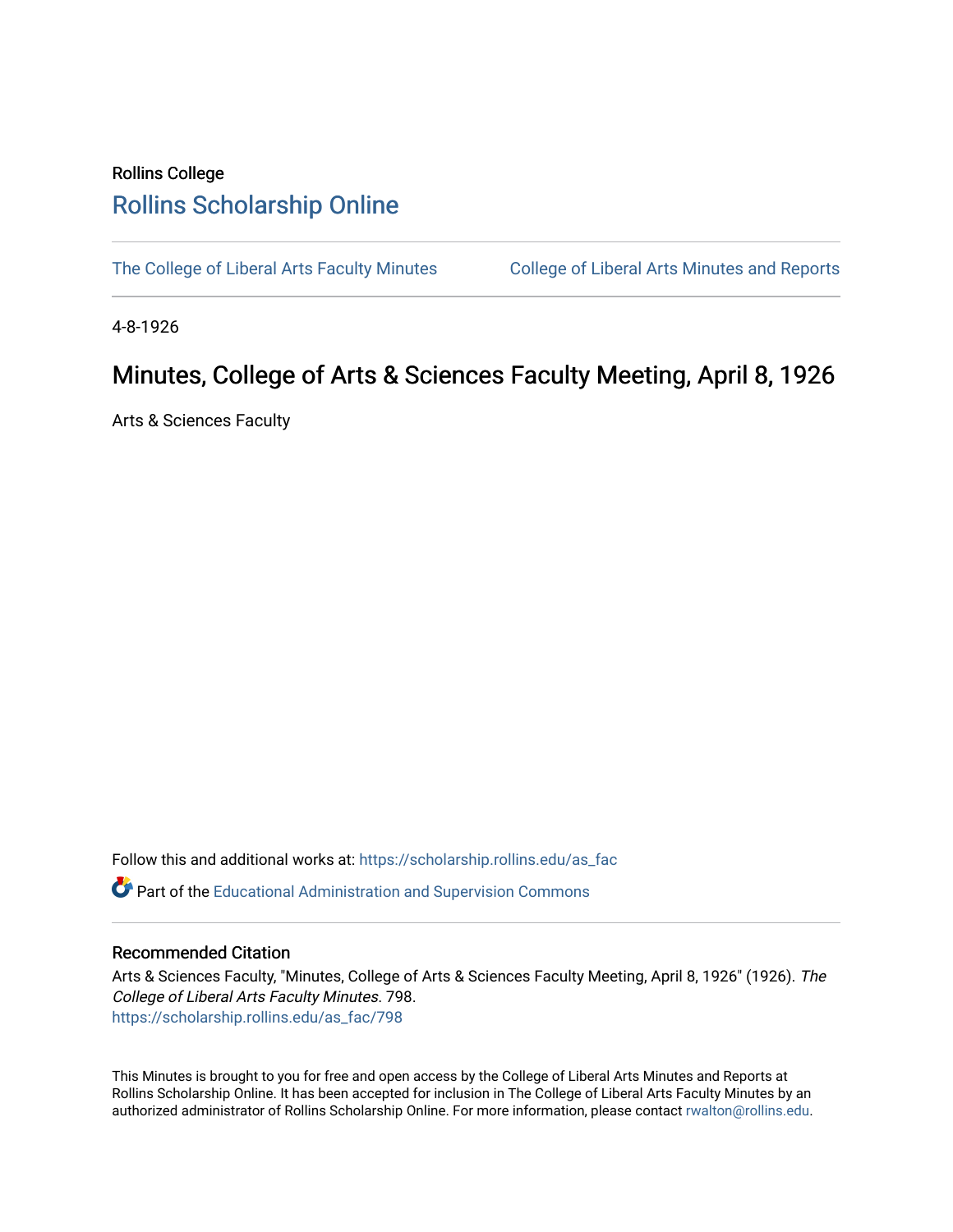#### FACULTY MEETING -- April 8, 1926.

A RESOLUTION IN THE FORM OF AN AMENDMENT TO THE CONSTUTUTIONOF

THE STUDENT ASSOCIATION OF ROLLINS COLLEGE PROVIDING FOR THE HONOR SYSTEM.

WHEREAS--it is the wish and desire of the entire student body bto establish and maintain the highest standards of scholarship at Rollins, and

WHEREAS it is further their wish and desire to foster the highest ideals of honor and the promotion of character.

THEREFORE BE IT RESOLVED by the Students of Rollins College to establish the Honor System at Rollins, in so far as is the power of the Student Body, namely, by the amendment of the Constitution of the Student Association of Rollins College, this amendment to read as below:

#### AMENDMENT II.

### THE HONOR SYSTEM.

ARTICEE I --

Section 1. Each student shall sign a pledge at the time of registration, which shall read as follows: "I hereby pledge to uphold the Honor System at Rollins College at all times, and in everything to which it pertains".

Section 2. All tests and examinations shall be unproctored. This shall be interpreted to mean that there shall be no persons in the room at the time of the examination, except those taking the axams.

Section 3. Should any student see another in the act of cheating, he is in duty bound to speak privately to the cheater at the earliest possible moment, informing him that he has been seen in the act of cheating, and requesting him to report himself. within twenty-four hours, to the Honor Committee.

Section 4. In case the cheater should fail to report himself, it becomes the duty of the observer to report him.

Section 5. A trial of the case is optional to the wish of the accused and may be dispensed with.

Section 6.-The penalties for cheating shall be: For the first offence, two weeks suspension; for the second offense. expulsion.

Section 7. The Honor Committee shall be composed of two Faculty members, two seniors and one junior, all to be elected by the student body at the first meeting in the Fall, or at any other time when those offices shall be vacant.